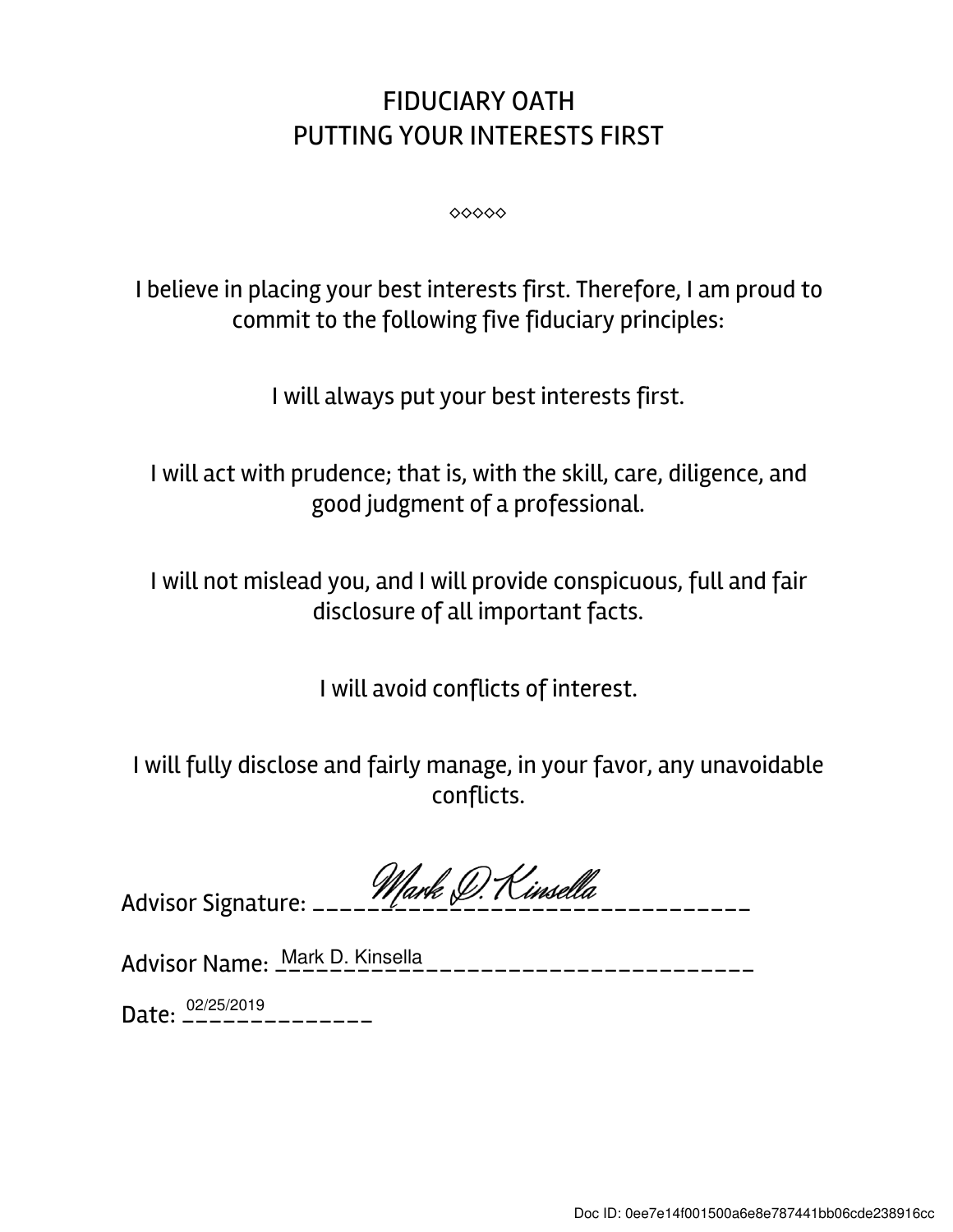## FEE-ONLY AGREEMENT

The definition of "fee-only" under NAPFA and the CFP Board is straightforward - if you can earn a commission by selling something in the financial services industry, you must disclose the commission and therefore cannot be fee-only. Any act of holding out as a fee-only advisor while ANY commissions are coming in constitutes a violation.

Notably, the CFP Board expands this definition to include even the ability to earn a commission, including through a related party. So having a "separate" insurance agency relationship to which clients could be cross-referred, or a relationship with a broker-dealer, violates the fee-only requirement. Holding an insurance license is permitted as a fee-only advisor - as some states actually require an insurance license even just to give insurance advice - but being appointed with an insurance company to sell their products would violate the fee-only requirements. XYPN adopts the CFP definition of "fee-only."

Short term side hustle of real estate / insurance sales may seem attractive, but as Michael Kitces always reminds us: "never make long-term decisions based on short-term cash flow needs". If you need to work on a commissioned basis before making the transition to fee-only advising and XYPN that is your choice, but to be a member of XYPN and a fee-only advisor, the commissions have to end. Even just selling the rare one policy every few years is still a violation of being fee-only.

We at XYPN allow members to transition to fee-only, recognizing that some people may have had insurance or other commission-based relationships in the past, and that it takes time to transition. We allow for a 12 month transition.

## As such, upon joining XYPN, Members:

- 1) Must not sell any new products immediately as of joining (member requirement)
- 2) Must eliminate all trails within 12 months (member requirement)
- 3) Must not hold out as fee-only at ANY POINT (including during the 12 month period) while still receiving trails
- 4) Cannot be listed on the XYPN website as an XYPN advisor while still receiving ANY trails

If you decide to sell real estate or insurance during your tenure with XYPN, you will need to leave XYPN, NAPFA and notify the CFP Board. If you're under a 12 month contract with us, you agree to buyout the remaining portion of the contract per the terms listed therein.

Advisor Signature: \_\_\_\_\_\_\_\_\_\_\_\_\_\_\_\_\_\_\_\_\_\_\_\_\_\_\_ Date: \_\_\_\_\_\_\_\_\_\_\_\_\_\_\_\_\_\_\_\_\_\_\_\_\_ 02/25/2019